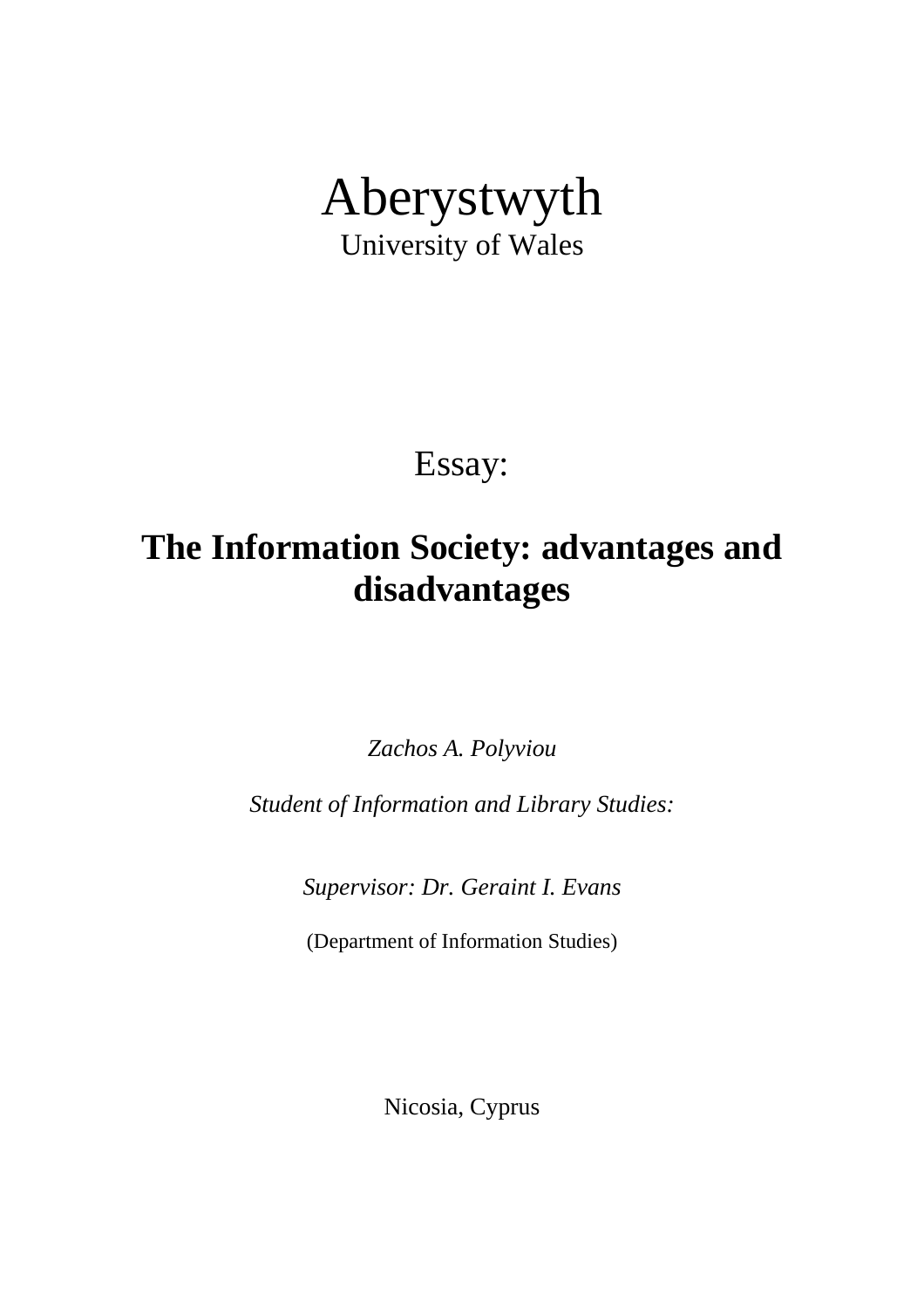## **Summary**

Today, information society has transformed various facets of our life such as the fields of business, education and communication just to mention but a few. The impacts of information society are profound. There are numerous books and articles that have been written on this subject; through the available literature, we have been able to understand different theories, and see the general publics increasing reliance on the information society. In addition, distinguish between the resulting benefits and the pitfalls that affect us all. The available literature has been crucial for this paper which sheds light on the advantages and disadvantages of information society, with a careful analysis of each sector's (business, education etc) pros and cons. In conclusion the paper indicates, there are greater benefits through information society rather than drawbacks to individuals and society alike.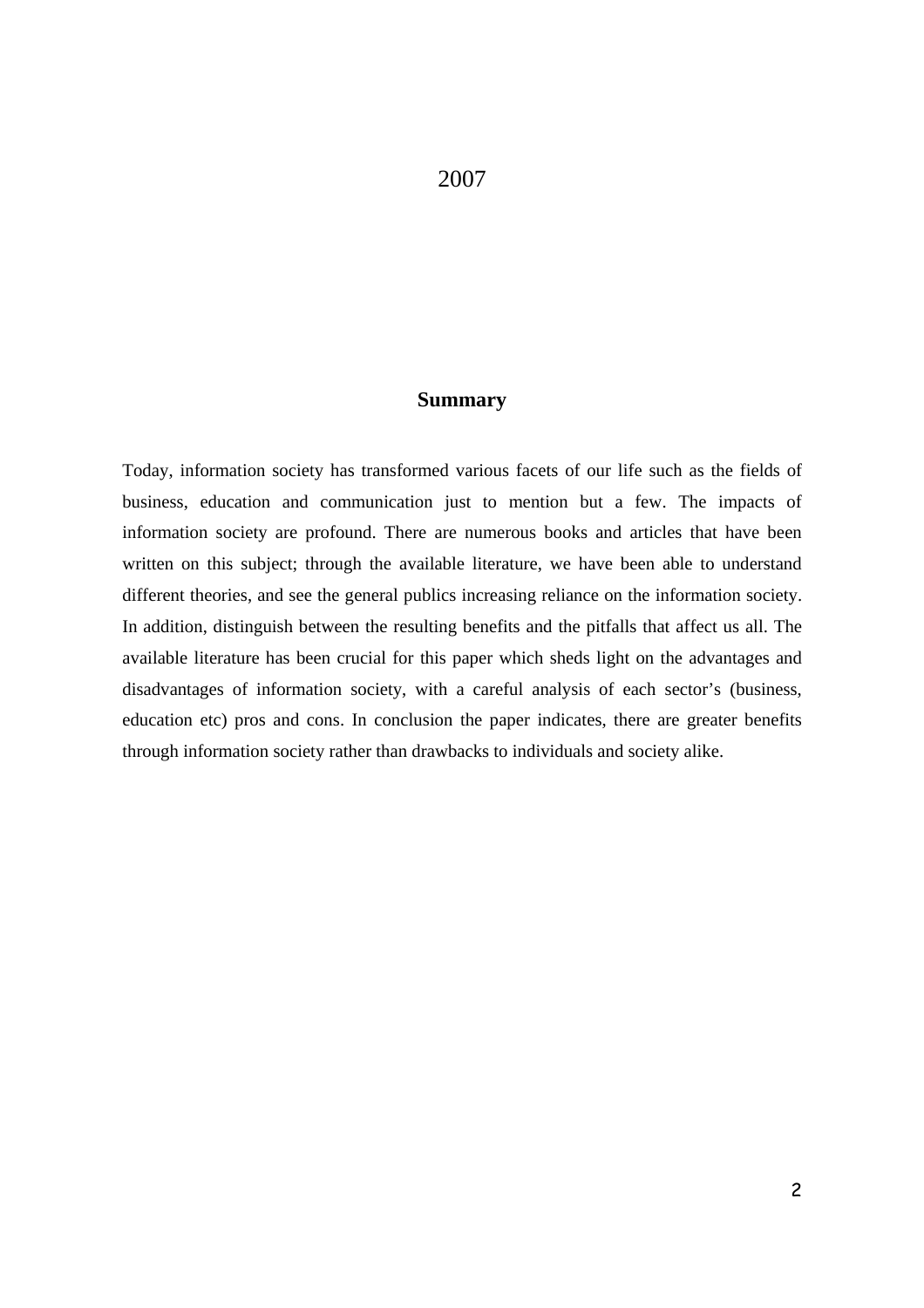#### **Introduction**

Do societal demands give rise to the technological advances? Or is the increasing technology available, shaping society? Whichever way you choose to perceive it, in a time where everything around us is rapidly changing, the modern man, both as a creator and consumer of new technological and communicational applications is faced with great challenges to adapt to the rising society. The Information Society (IS)

*One cannot ascertain for sure the beginnings of the information society, though it is thought to have its origins in Japan in 1964* (Duff, 1996 p.119). Masuda one of the founders came to the realisation that *the making of information values became the formative force for the development of society* (Martin, 1995 p.2 ) "What is this information society anyway and how does it affect us, if at all? There are varying definitions of what Information society is, but we can briefly define it as *"A society characterised by a high level of information intensity in the everyday of most of its citizens, in most organizations and workplaces; by the use of common or compatible technology for a wide range of personal, social, educational, and business activities and by the ability to transmit and receive digital data rapidly between places irrespective of distance"*, (Aberystwyth module "the Net result 1" Unit 4)

 Faced with this reality, a lot of people throughout the world are deeply troubled concerning the influence that these changes might have in their lives, in their children's lives as well as other people.

 New technological developments, coupled with other factors, have and will continue to change our existence positively and negatively. The IS will not form one unified social model. *"The claim that what the steam engine did for industrial revolution is what the computers will do for information society has been a widely used analogy.* (Lyon, 1995 p.67) Today, in the business, health and the education sectors, there are new directions as to how things are done and carried out, to match up with the innovations of the IS.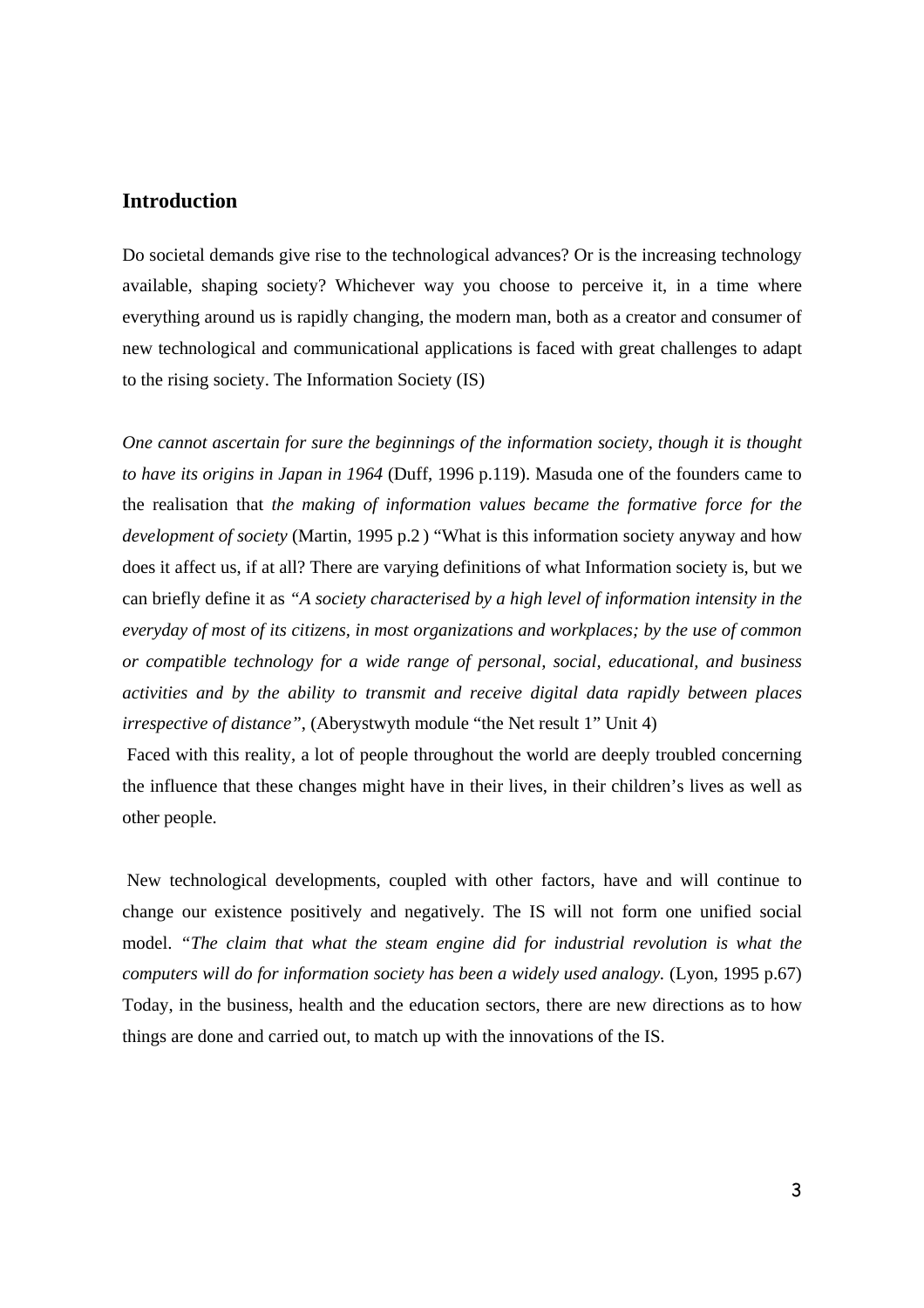

Figure 1: Critical trends towards the emergence of an Information Society

International Journal of Human-Computer Interaction, Vol. 11(1), 1999, pp. 1-28

*"The Information revolution involves substantial change in how people live and work, in how business is conducted and governance performed ultimately affecting much of society"* (Hundley p.56)

#### **The advantages and disadvantages of the Information Society**

The information society is set to revolutionize the way we accomplish most tasks. "*Although information seeking is innate to human beings, never before have we been called upon to manage so much stored information"* (Large, 1999 p.28) This might bring fear and anxiety to most people, as individuals will generally fear what they do not know and might be sceptical towards this new information ideology, it is however important to determine the necessity of such a change. As *David Edge* puts it, he states that "*the relationship between technology and society is genuinely an interaction recursive process"*. It is therefore crucial, to see in what ways the information society will affect us. This paper will look at the advantages and disadvantages of the IS.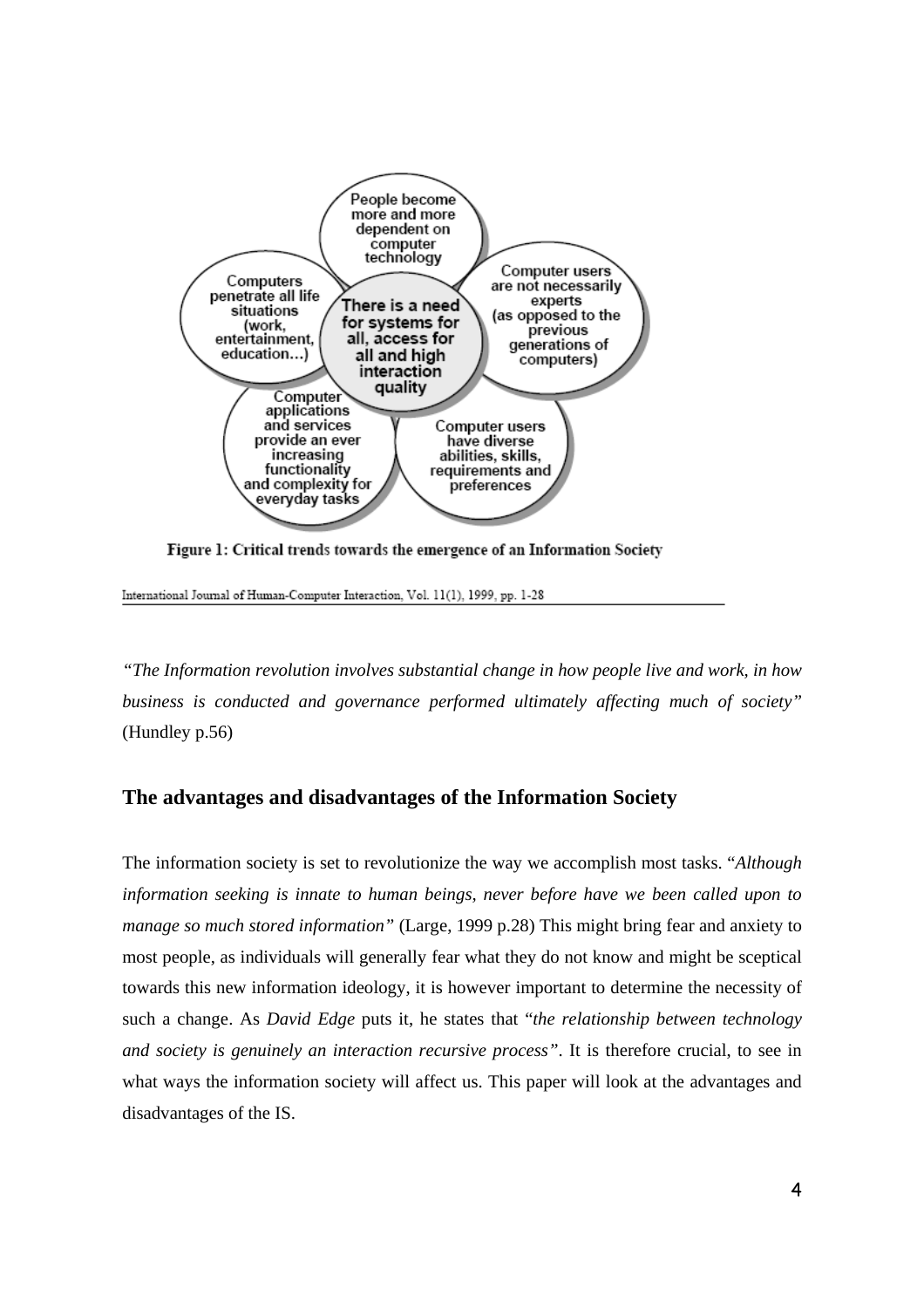#### **Advantages**

#### **Social implications**

According to Frank Webster"*Information society while it does draw on economics and sociology has at its core the geographer's distinctive stress on space"* Society has always been drawn towards different sources of information; getting to this information has sometimes proved to be a daunting task, as there have been time and space obstacles. That resulted into high costs of transportation and a backlog of procedures. Presently, with the highly networked system, one need not leave the comfort of their home. Information travels through networks linking people together, from a stable geographical location through their computers. The same is applied to merchandise, consuming goods, studies, training, work, even entertainment.

 *"The world is increasingly a vast electronic entrepot, where broadband communications and optical technology hold the key to economic growth trade and development"* (Martin p. 33)

**For example, a library can now open its gates to the whole world. A university or a research institute can convey their knowledge, their researches as well as their case studies to anyone who is interested, regardless of their geographical location**.

It is quite evident, that electronic networks are partly substituting, air and naval roads and are altering the way in which, avenues of information reach every single household. *"We can now travel with minimal delay to an information source (documentary, digital, or personal) whether it be the other side of town or the other side of the world"* (Large, 1999 p.28). Facilitating a growth in information sharing, consequently reducing the time and cost of access, in addition, providing great benefits to the environment by the radical reduction of paper consumption. The IS will greatly be sought after in the near future, as people are experiencing the benefits of it today through a series of its applications. Using the email was only the beginning. Surfing on the internet takes us one step closer. If, on the other hand, we work and train and communicate through the networks, then we have already become members of the IS.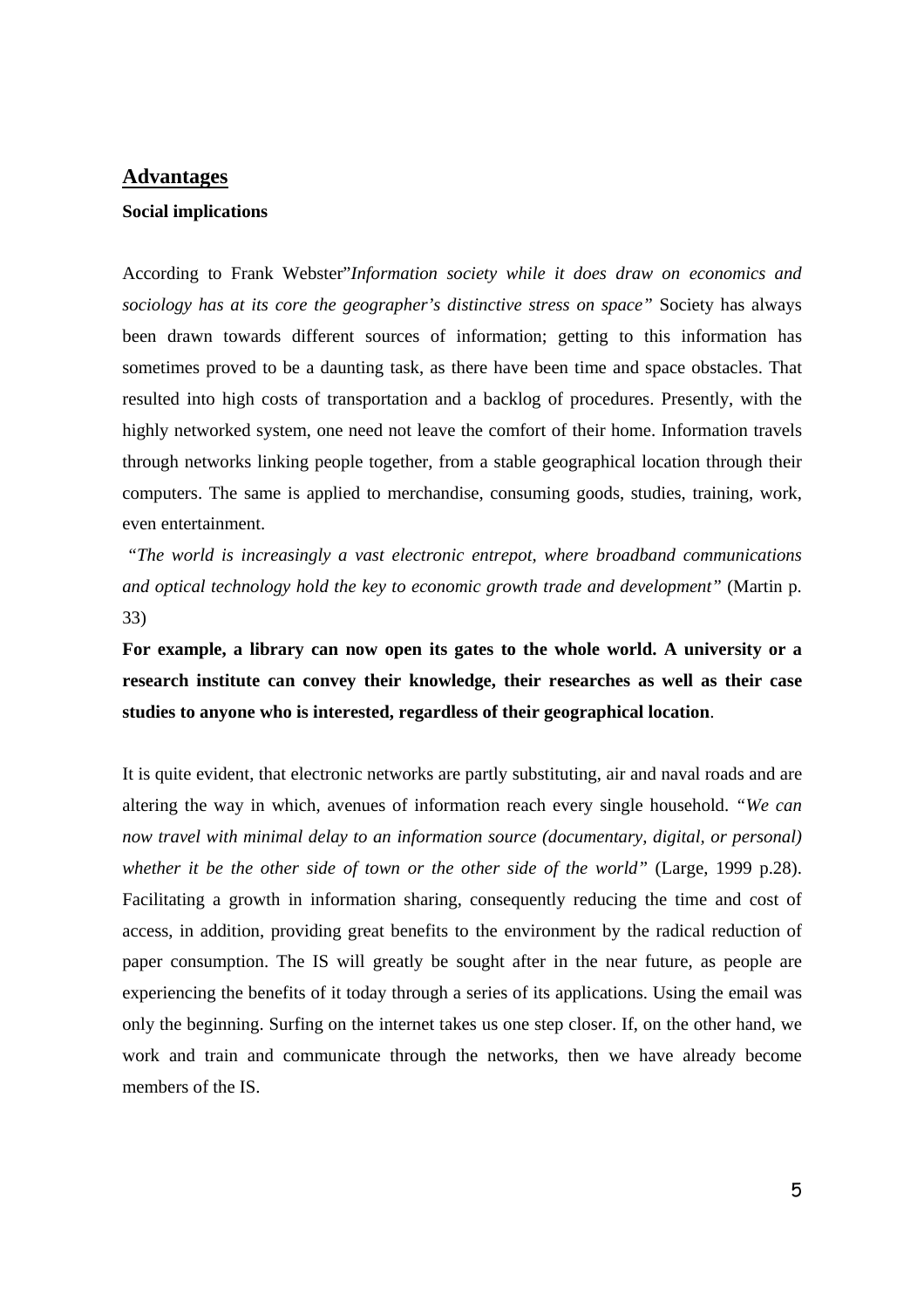#### **Disadvantages**

#### **Social implications**

In today's IS, man is more informed than ever before as he is given the opportunity to access innumerable amounts of data. Within a few minutes, he has knowledge of wars that break out and may destabilize global order; they can watch the destructive results of a natural phenomenon through their televisions and generally be highly informed about various aspect of life. The massive amounts of information that surround us daily, hold us superficially and not substantially aware of reality. We somehow become distant to what is going on as we feel it is not near us, and in essence, it does not really affect us. Some may even develop insensitivity towards what they see, as they may tend to feel that the disasters or tragedies are around everywhere and learn to have a mental block to them, not to be affected by them in any way.

The protection of our privacy is another extremely important issue that needs to be considered. Through the Information Society, an overload of negative data, can turn into a destructive social factor if it is uncontrollably used. The dispersion of illegal and harmful content in various networks, child prostitution, electronic fraud as well as other similar delinquent activities, have been transferred from the streets to our computer screens. Unfortunately, people appear to be unable to harness the new upcoming digital destruction, since their countermeasures seem insufficient. *"As more networks come online, transaction generated information about individual citizens can be mixed and matched …… digital data is unregulated"* (Martin p. 110)

As it has already been discussed, through information society today, data travels instead of people for this reason, the security of information is particularly vital, what is of great concern to most, is the validity of information. Hackers have already made their presence noticeable, either by altering the data circulated or by filching information and breaching security. "*In an era of information explosion everyone wishes to receive authentic information through secure and reliable infrastructure while avoiding infringement upon*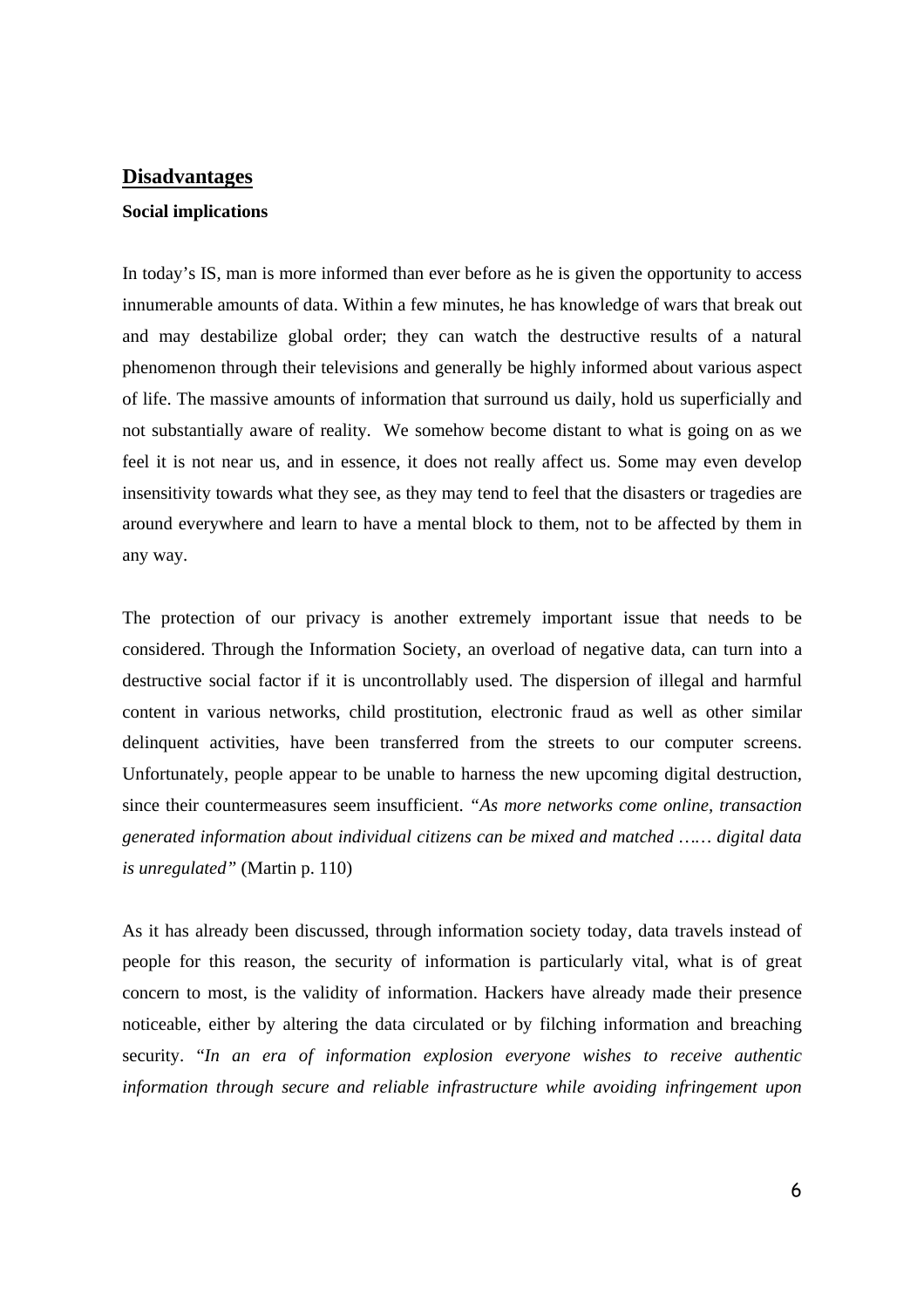*other's privacy"* (Inose, 1995). Integrity of information, if not secured properly, will seriously undermine the benefits of the IS.

#### **Business and Work**

The transformations that will take place in the working and social environments through information society, might positively influence the procedures of development and upgrade all sectors of human activities. On the other hand, it may undermine the knowledge and skills of individuals and groups this new working and social environment in IS introduces us to a different way of thinking and acting. However, not all these changes will be positive certain negative factors may arise both from the working environment as well as other areas

# **Business and Work Advantages**

Education which is usually considered to be one of the most necessary prerequisites for life has helped individuals to constantly adjust to the dynamism and changes that take place both in the working as well as the social environment with the introduction of the information society. The transformation of the work institutions to learning organisations constitutes the first and most important step. It is apparent, that such a procedure does not only help the worker to synchronize developments, but it also enhances the flexibility of work procedures something that the company needs and requires for survival.

The existence of knowledge based society, would encompass an introduction of new applications which would have some unquestionable advantages such as the increase in production, cost reduction on manufacturing commodities as well as new competitive products and services. For example a study done by *Brynjolfsson of 600 large US firms found that investments in information technology were co-related to higher productivity*.(Castells p. 90)

IS is basically characterised by knowledge and the way it is conveyed and disposed to its final receivers, in this case the consumers. In this society the consumer who has the chance to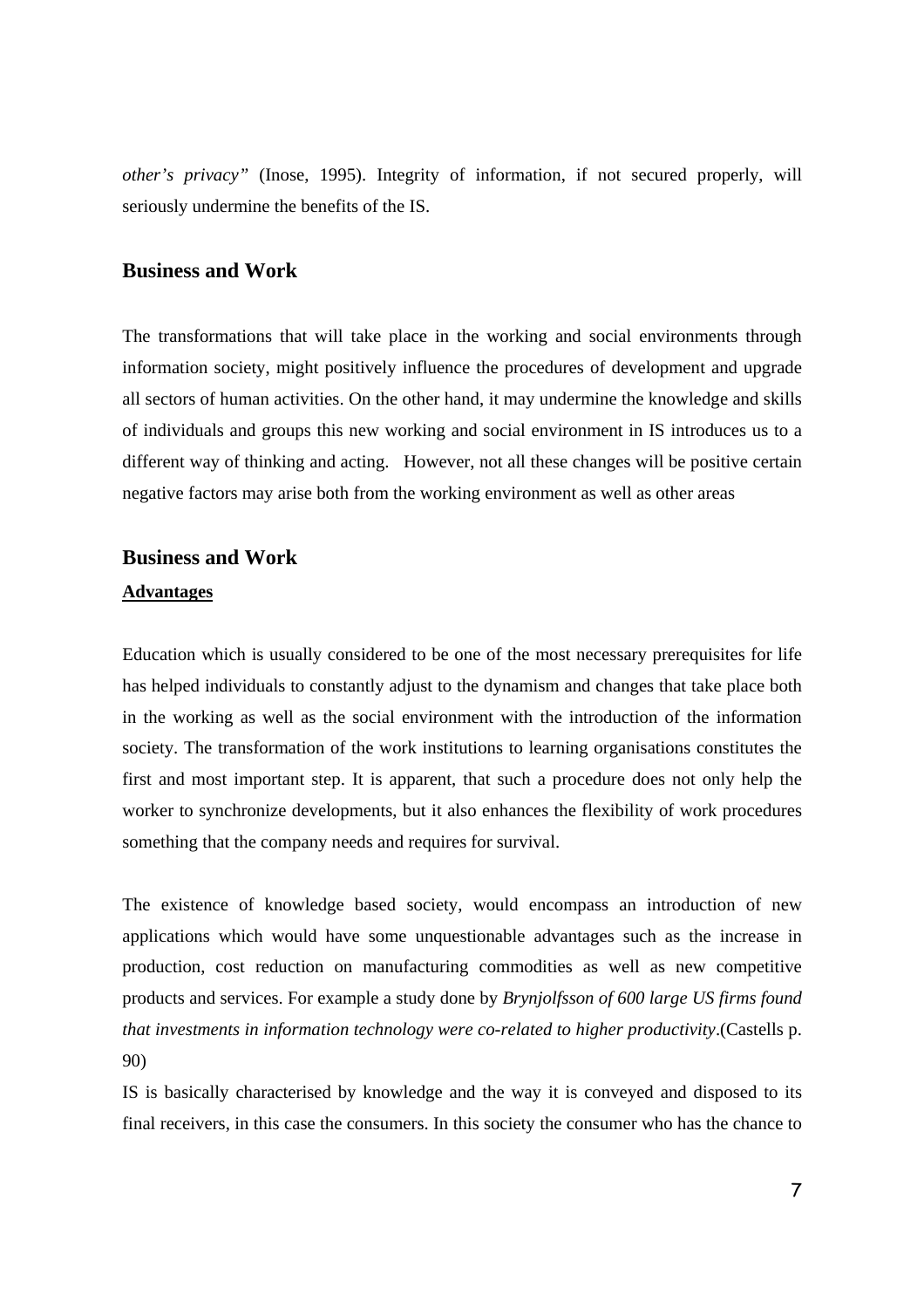get to the relevant information first will have an advantage, as this will provide him with the opportunity to precede others as well as benefit him in his area at a maximum. For example through the relevant networks, an investor might acquire relevant information, which will contribute in maximizing his/her performance. Both the researcher and scientist acquire the chance to access innumerable sources of information without having to move constantly, saving both time and money *"The successful organizations of the future will be those which are able to move quickly and change quickly"* (Bryson, 1999). Through accessibility of the IS, the consumer can now buy the products or the services he is interested in, as they are found in great variety, and proximity with extremely profitable prices.

On the other hand, the producer who can communicate the information first, will more easily be approached by the consumers and consequently, be nominated as the leader in his area of expertise. A business which channels information about its products through the networks, acquires access to a huge markets without limits or restrictions. As *Castells* puts it, *"a global integration has come about from the growth of networks this has in turn led to a debureaucratisation of affairs and the movers and shakers become those people who operate and are part of the network"*. (Webster p.102)

In Telework, the employee no longer needs to go to work every single day or comply with a specific timetable while the employer does not buy their time or presence in the company, but the quality of their work, their productivity and effectiveness in relation to the final product that they should deliver based on an agreement of a predetermined time limit. *"Telework is one option that provides needed flexibility for the employee, flexibility that the employee wants for family or other personal reasons. Telework is beneficial for the employee who wants more control of his or her work life"* (Sturgeon, 1996 p.27)

In the IS, the employers may run their company while being thousands of miles away, as the use of the basic services of IS release them from their daily presence in the company. Through the IS, telework will offer new employment opportunities to people with kinetic problems, not to mention people who live in mountainous or remote areas whose basic characteristic was the fact that they had been quarantined by the social and working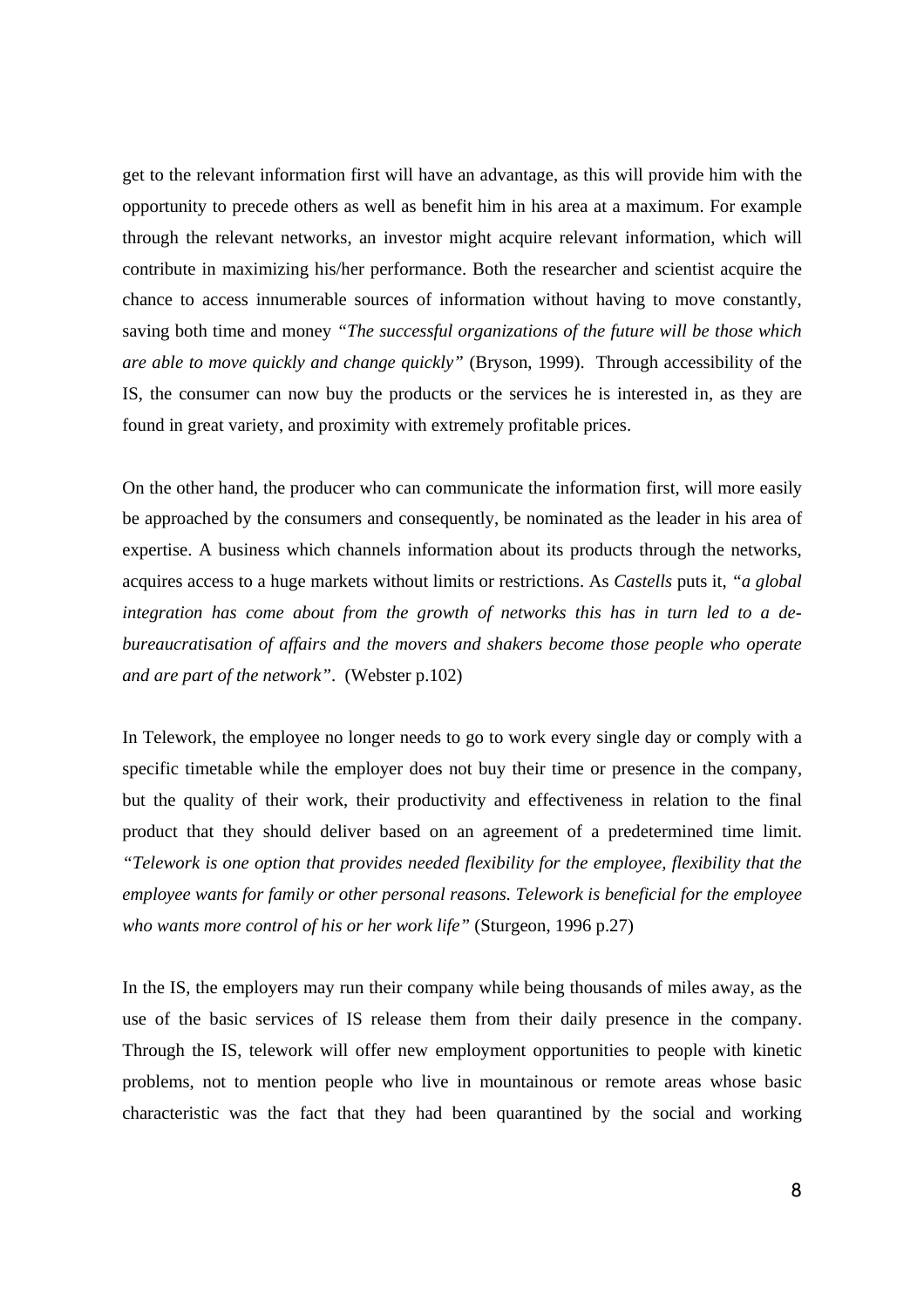conditions that the big urban centre had to offer. *"E-work may provide an opportunity of incorporating, under regular terms of employment, populations that were not part of the work force due to various disabilities, and as a result generally became a financial burden to society, such as the handicapped and the unemployed. In this way, employment opportunities are made available to more members of the community, and various types of discrimination are reduced"* (International journal of Human-Computer interaction, Vol. 11(1) 1999) thus, information society, changes completely both their social and work life.

#### **Business and Work**

#### **Disadvantages**

On the other hand, it also presents certain disadvantages such as the reduction of work positions and underemployment As *Inose* puts it, he sates that *"The dramatic change in industrial and business structure that has been brought about by the information infrastructure is leading to a loss of jobs in traditional areas and a shortage of workers in emerging areas"*. A smooth shift of the workforce is therefore crucial to insure sustained economic growth while alleviating unemployment. Not to mention the degree of social exclusion that people might face with the IS. The older generation for example who may not be able to understand or acquire the necessary skills to work with emerging technologies would feel very vulnerable and as a consequence feel inefficient.

In today's IS, the ease in which information is conveyed on the internet has resulted in the accumulation of a huge mass of data, thus effecting finding the desired information easily. The information overload may sometimes overwhelm and confuse the user, and as a result, may act as a deterrence or hindrance to the acquisition of material.

The mass of information daily accumulated in the electronic routes is so big that not long from now we will be talking about "network traffic". *"The reality of today's networks includes a large-scale nature and complexity, increasing congestion and alternative behaviours of users of the networks, as well as interactions between the networks themselves"* (Dutton p.231)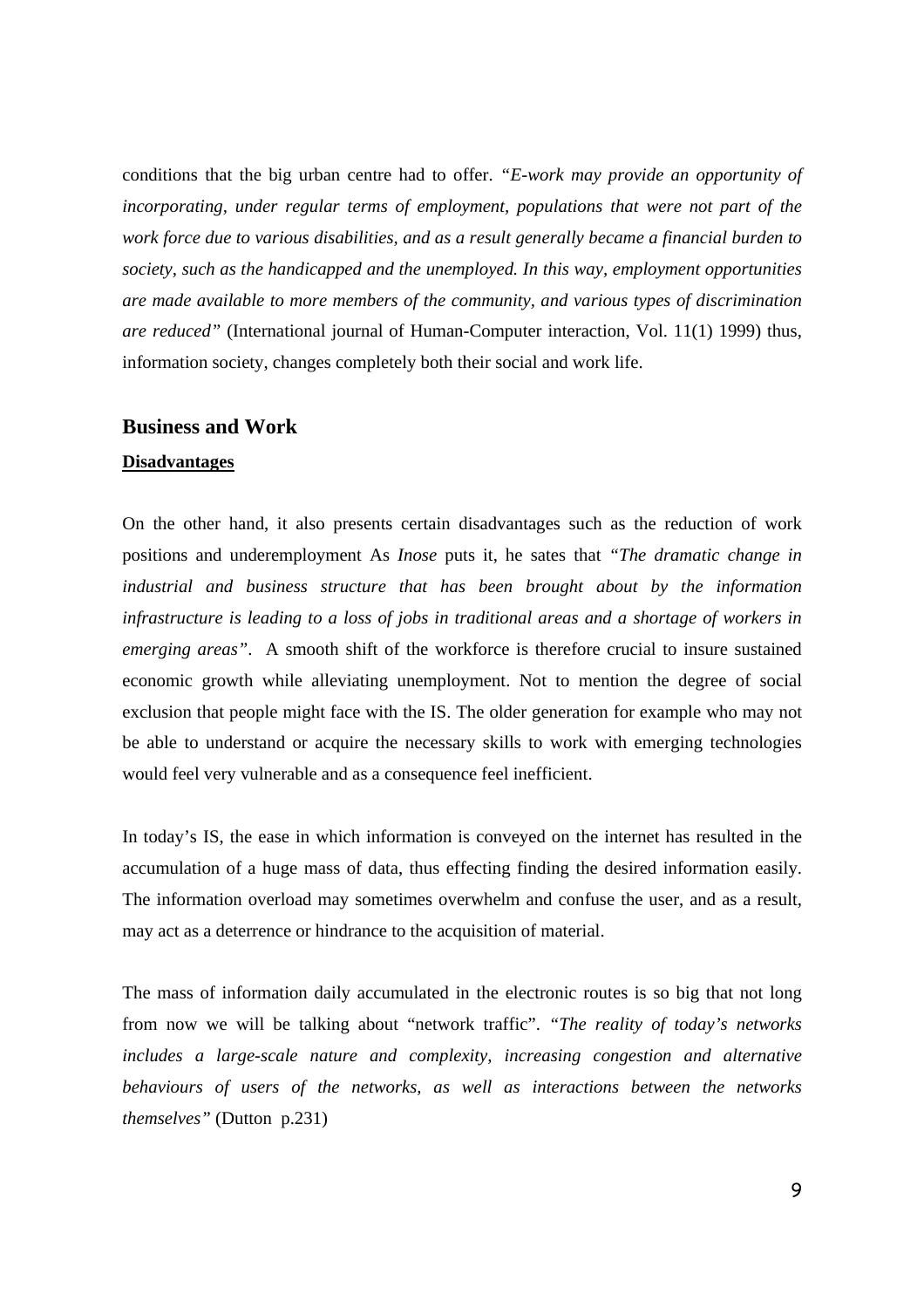Citizens should now comply with the new rules of technology and telecommunication management and be aware of the various technological products that might influence the working and social environment. The struggle to be constantly updated demands money and constant training and these are factors which people might not always have the ability to respond to.

In Telework, paid work as we know it today (that is full time work under a single employer) will be substantially diminished since most jobs offered shall be on a part-time basis, in the sense that the completion of work will be required under certain specifications and a certain time. The employers' demands in knowledge and skills will increase the same way that the demands of working with new technology. While the power of industrial society is actually the updating of work power and working environment respectively, IS can offer important benefits in the occupational sector; these however, require special treatment in order to succeed the expected outcome. Telework, as one of the most important applications of IS, helps us to sketch out how our life will be in the future. This however, is not enough, since what we really need is to shape and make decisions about the future jointly, while simultaneously we prepare about it.

### **Environmental Factors**

The IS's expected progress seems to benefit the environment as most of the material of the new technological products are recyclable, whereas in a number of other cases (electronic saving of documents, reduction of paper use etc) the IS contributes in the preservation of extremely important environmental means as well.

The profound advantages that the IS brings for the environment cannot be ignored. The lesser movements that people make, results in the reduction of unnecessary transportation and that in turn results in the de-escalation of the pollution of the environment, whereas the saving of sources from the reduction of paper and fuel consumption is also of crucial importance.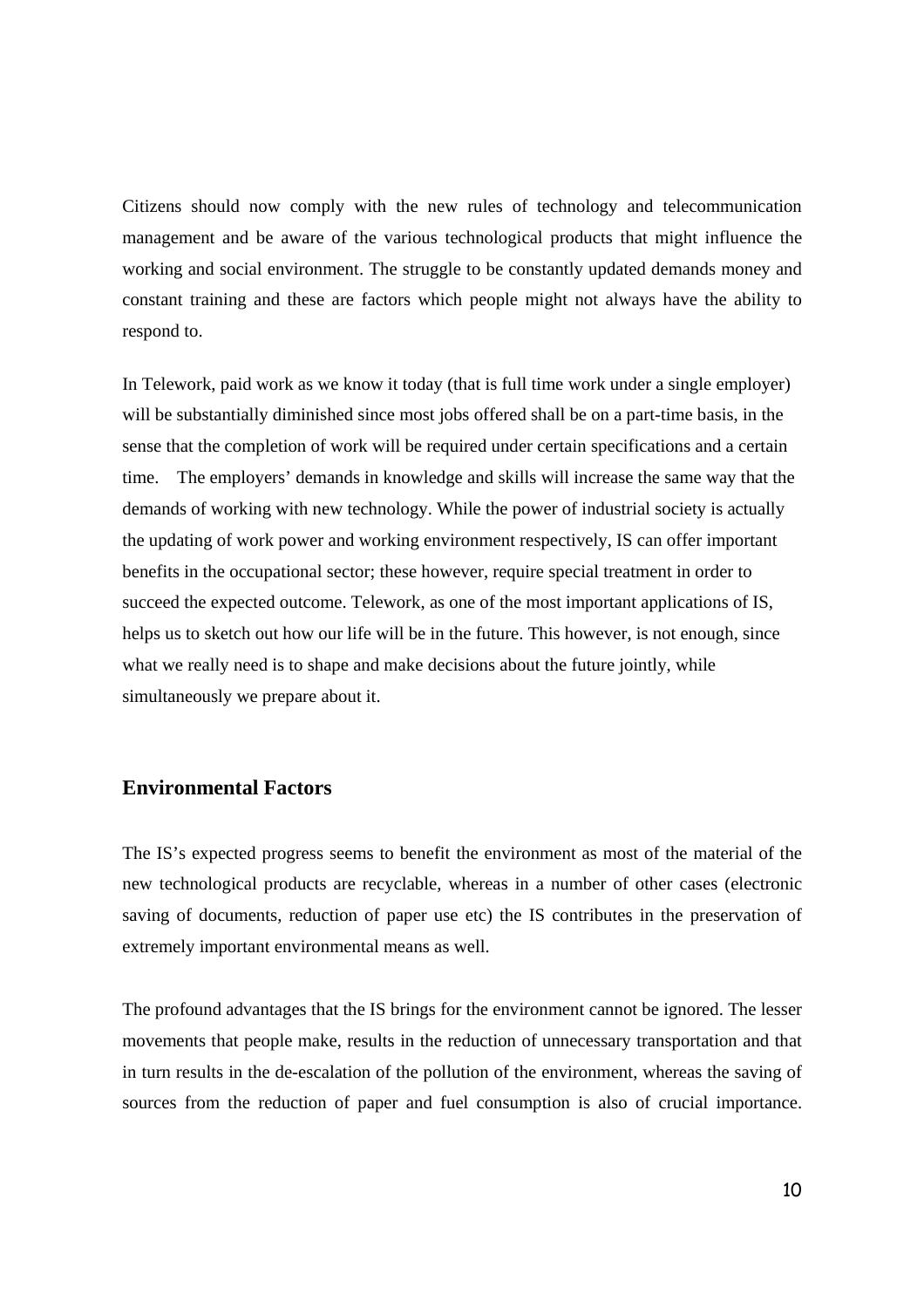Several factors such as strikes in the means of transport, or bad weather etc, will not influence the company's flexibility which will function according to the standards of telework, as the professional activities will be carried out from distance. This goes along way in protecting our environment and natural reserves.

## **Cultural and Communicative Implications**

The most important aspect that the IS has enforced is an ease in communication which has, in essence, led to a reduction in the cultural divide. People from different cultures, are able to work with each other and share ideas irrespective of their cultural backgrounds. The IS has developed the idea of learning in general, which has had a spill over effect to learn about other cultures breaking ignorance and reducing racism and other levels of prejudice. In addition, as we are eager to gain more knowledge, the IS becomes a society with a culture of learning, in such a way that knowledge and particularly the development of cognitive skills cannot constitute a fragmental procedure with an expiring date. It should thus be promoted into a constant and continuous effort, which will supportively accompany our professional life. *"The prosperity of a nation, geographical region, business or individual depends on their ability to navigate knowledge space. The more we are able to form intelligent communities, as open-minded, cognitive subjects capable of initiative, imagination and rapid response, the more we will be able to ensure our success in a highly competitive environment"* (Trend, 2001 p. 253).

All of the aforementioned give us the impression that we live in a virtual world, a world where everything takes place in a virtual environment, as what we experience is a virtual reality. Our introduction to the world of virtual reality does seem particularly difficult. Besides the obvious advantages that have already been mentioned, we are faced with a new dimension of things. Virtual reality is not actually real. It is neither life, nor sense, nor feeling or touch. It is a substitute of the above but not the above as such. In an IS if real is more represented by virtual then what would that signify for the human thoughts and values?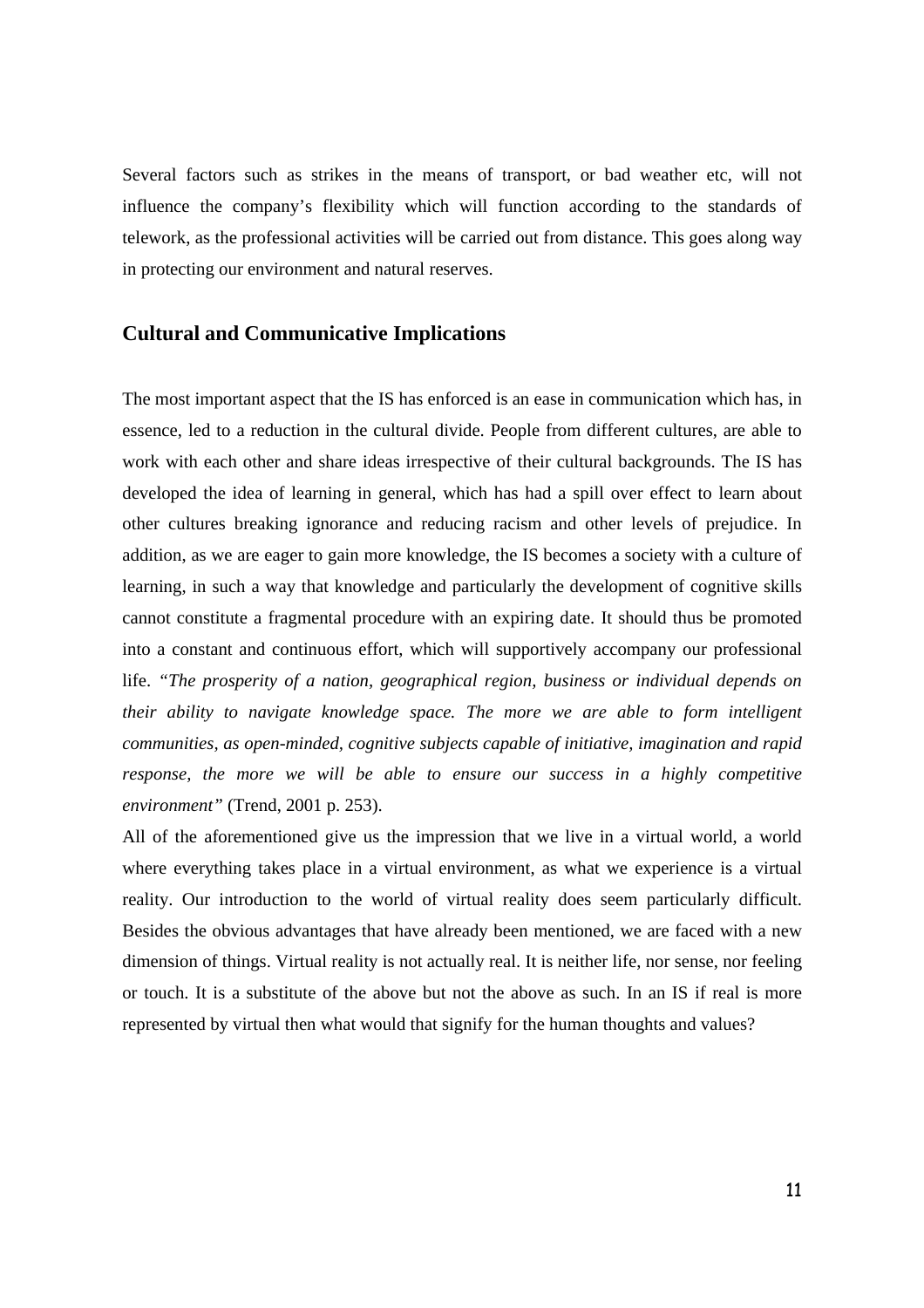# **The role of education in the Information Society. Advantages and disadvantages.**

The conventional educational programmes demanded the presence of the trainee in their learning environment. However, that impeded the access of various social categories to the source of knowledge. In the IS the introduction of the information and communication technologies, within the educational system, changes its structure and its function radically. The typical relationship between the trainer and the trainee is now reversed, since through the electronic networks the educational procedure is transferred to the space of the learner regardless of the distance that separates them. Via a computer and the multimedia applications, the learner has the chance to participate in the educational procedure irrespective of time and space. Through teleconferencing, people all over the world will be able to share ideas and knowledge participate in various research projects, exchanging notes, bibliography etc. "*The transformation of education may be the most important of the many practical revolutions sparked by computer technology together. No facet of civilisation will be altered more radically"* (Robertson, 1998 p.93)

However, not all these important changes brought in the educational system by the IS, will necessarily be positive. Distance learning changes the principal relationship between the trainer and the trainee, as it creates a virtual learning environment. *"There is the possibility that with the significant growth of the number of telecommuters, an autistic society will emerge where individuals are cut off and isolated from one another and from public institutions."* (Baruch, 2001) The relationships fostered through a class setting seem to be overthrown and transformed into a new model.

We can schematically describe this new situation in the educational system of the IS as the place of those who are trained with the support of the educational multimedia and the people who educate them. In the hearing of this new reality which concerns the education in the IS, the role of the teacher-educator is diminished, as the extensive use and introduction of the educational multimedia in combination to the networking of educational units with sources of information, manage to create a scenery never known before, where the trainee can acquire their ability to search for knowledge in sources independent to the trainer's guidance, who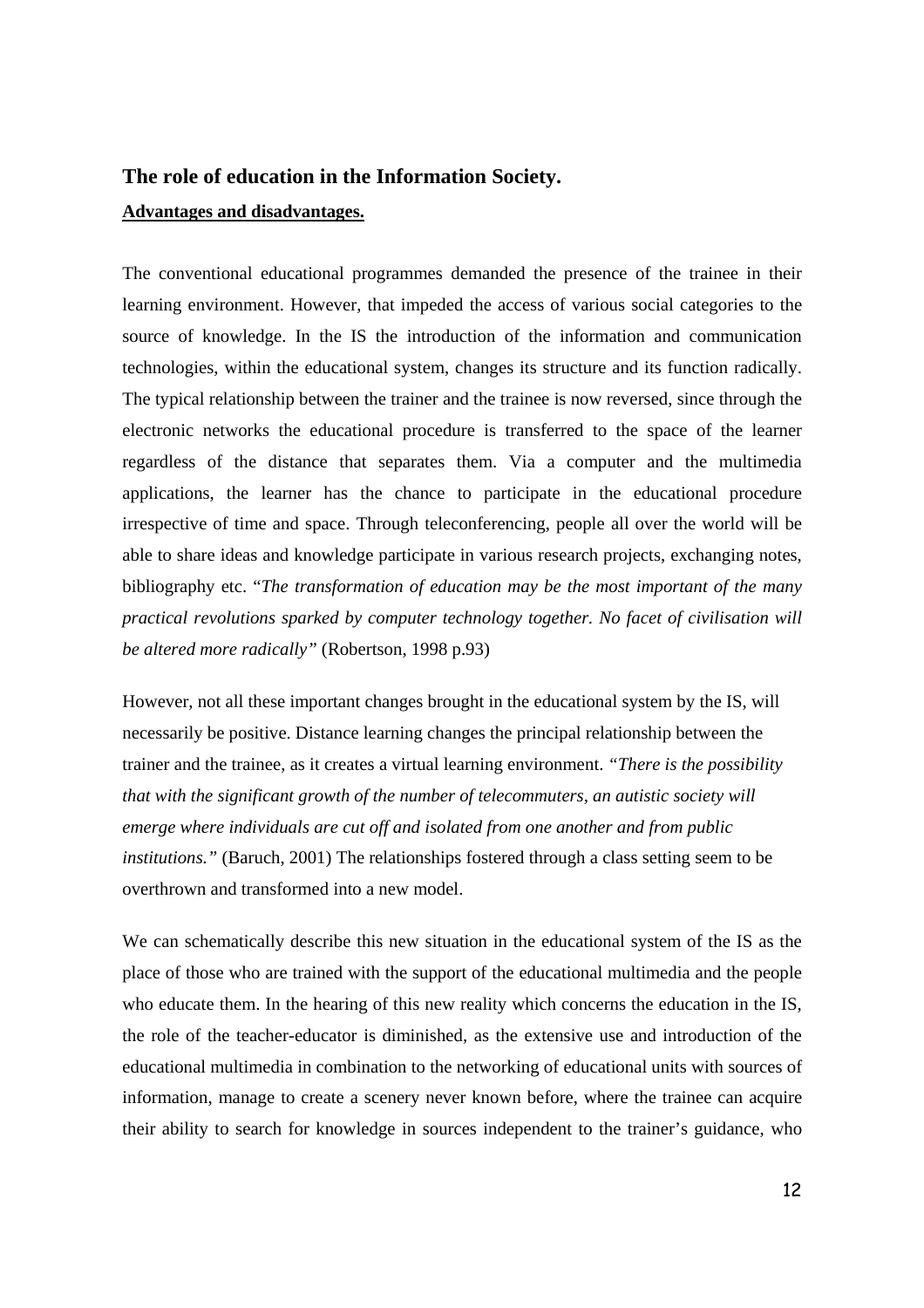until today was the absolute master of order. Not to mention that that these new educational regulations in IS, deprive us the opportunity of a wider perception given to the trainee by the traditional way of learning.

#### **Conclusion**

As clearly seen through the advantages and disadvantages we cannot put a blind eye to the IS. Everything has its good and bad sides; however, we live in a time where the IS is a ubiquitous part of life. The pressing issues of today-global warming, pandemics, globalization, political reformations and discoveries in science and medicine requires one to be an informed citizen because *"a particular piece of information may actually change from private to public good or vice versa according to the context"* (Large, 1999 p.21). I S will enhance individual citizens, which will in turn benefit society as a whole.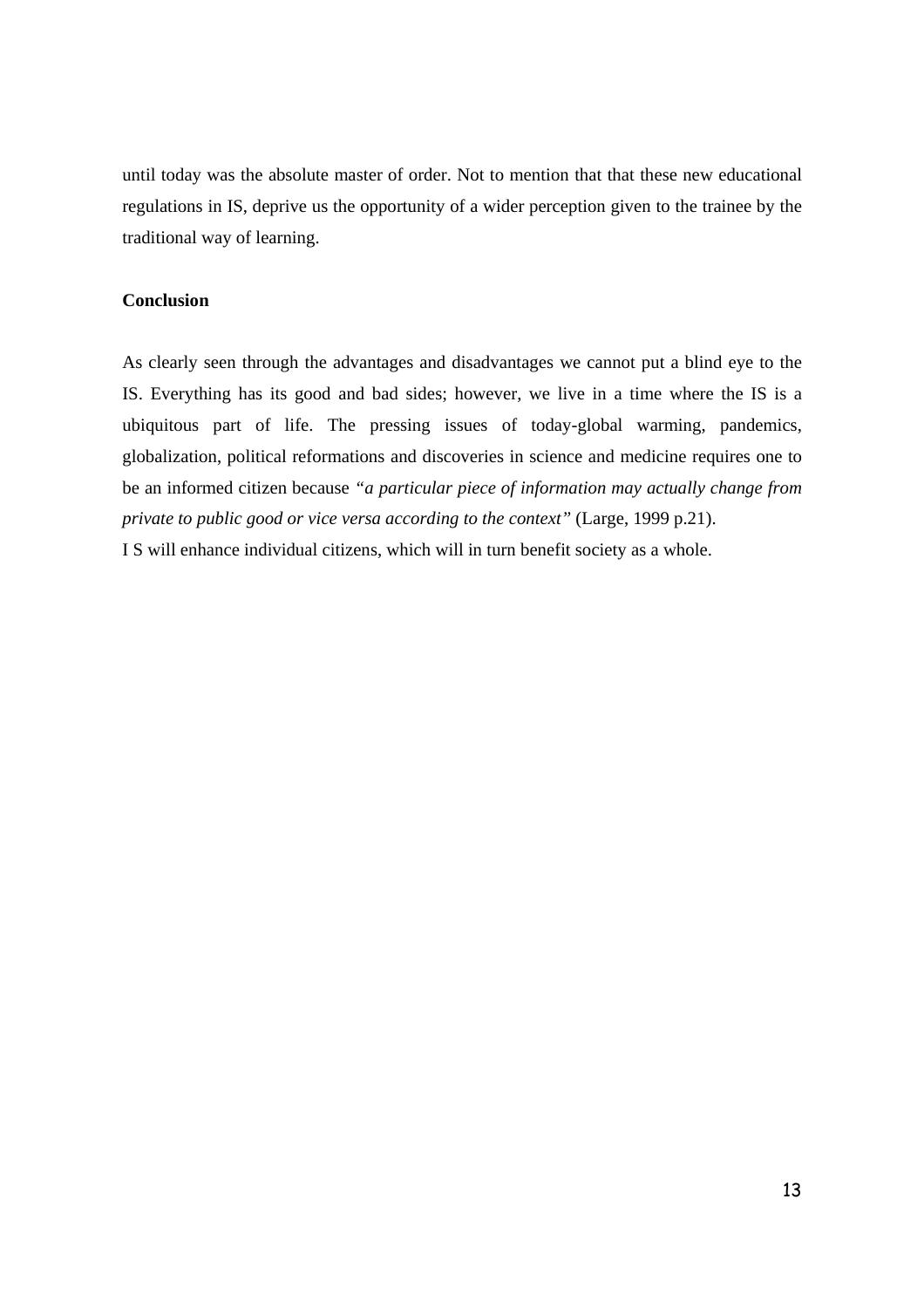## **Bibliography**

- Webster, Frank. *The information society reader*. London: Routledge, 2004
- Hundley, Richard... [et al.]. *The global course of the information revolution: recurring themes and regional variations*. Santa Monica, CA: RAND, 2003
- Martin, William J. *The global information society*. UK: Aslib Gower, 1995
- Webster, Frank. *Theories of the information society,* 2nd ed. London: Routledge, 2003
- Castells, Manuel. *"The rise of the network society".* The information age: Economy, society and culture, *vol.I.* UK: Blackwell Publishers, 2000
- Trend, David. *Reading digital cultures.* London: Blackwell Publishers, 2001.
- Large, Andrew… [et.al]. *Information seeking in the online age: principles and practice*. London: Bowker Saur, 1999.
- Robertson, Douglas. *The new renaissance: computers and the next level of civilization*. Oxford, UK: Oxford University Press, 1998.
- Dutton William. *Transforming enterprise: the economic and social implications of information technology*. Cambridge Mass. ; London: MIT Press, 2005
- Tietze, Susanne. "The times and temporalities of home-based telework". *Personnel Review* vol.32 No.4, 2003 pp438-455.
- Sturgeon, Alice. Telework: threats, risks and solutions. *Information management and computer security.* MCB University Press, 4/2, 1996 27-38.
- Edge, David. "The social shaping of technology". *Information technology and society: a reader.* London: Sage Publications in association with the Open University, 1995 p. 14-32.
- Lyon, David. "The roots of the information society idea" *Information technology and society: a reader*. London: Sage Publications in association with the Open University, 1995 p. 54-73.
- Alistair, Duff S. et.al. "A Note on the Origins of the 'Information Society'.". *Journal of Information Science*.22 (1996): 117-122.
- Burton, Paul. *Information Technology and Society: Implications for the Information Professions*. London: Library Association Publishing, 1992, p.1-15, 16-35, 77-99